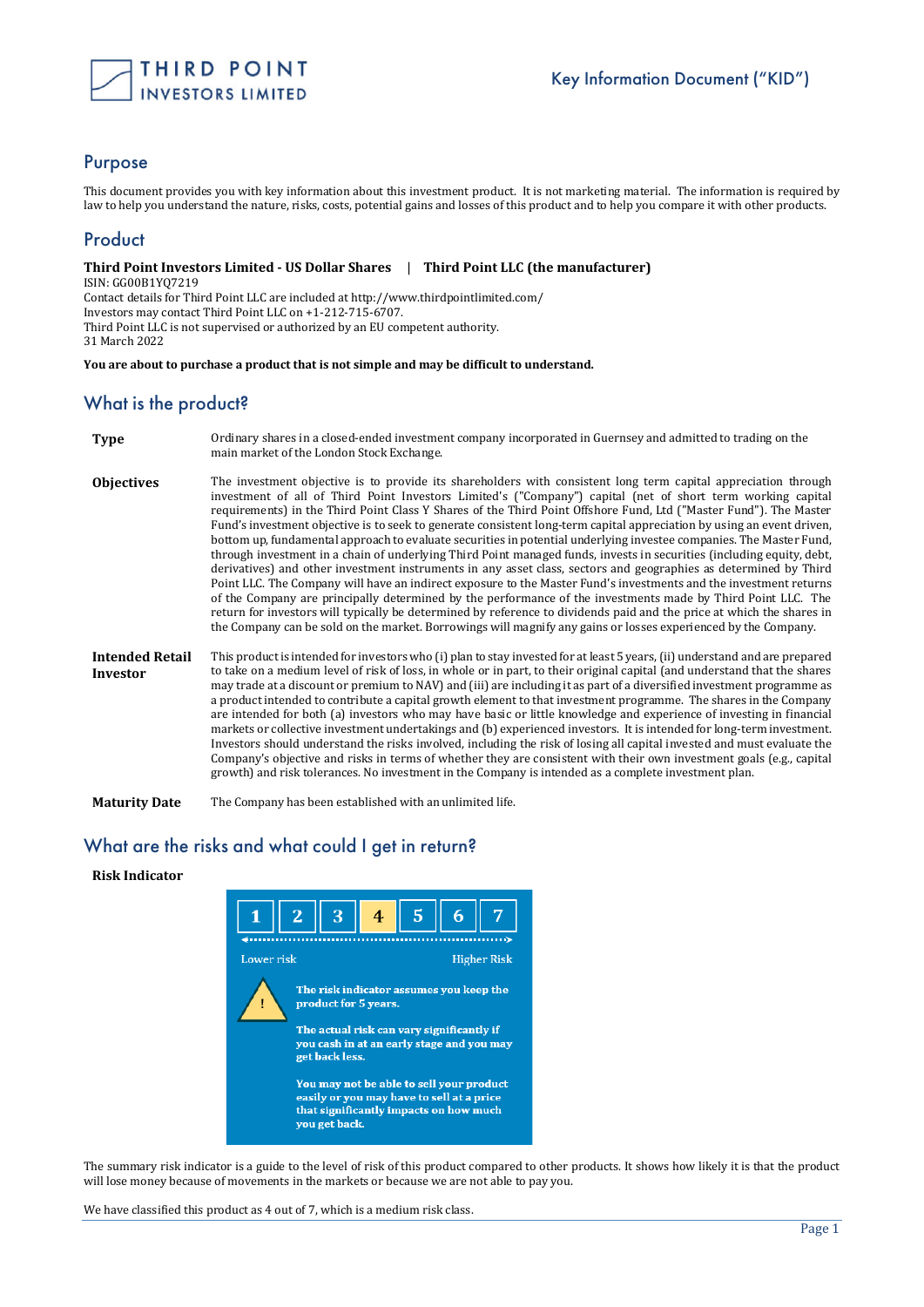

This rates the potential losses from future performance at a medium level, and poor market conditions could impact the capacity for you to receive a positive return on your investment.

#### **Be aware of currency risk. You will receive payments in a different currency, so the final return you will get depend on the exchange rate between the two currencies. This risk is not considered in the indicator shown above.**

The following are some of the other risks materially relevant to the PRIIP which are not taken into account in the summary risk indicator:

- Performance of the Master Fund;
- $\geq$  Liquidity risk at the Master Fund;<br> $\geq$  Concentration of investors:
- Concentration of investors;
- Shares trading at a discount/premium to NAV.

See further the annual report cited in the "Other relevant information" section.

This product does not include any protection from future market performance so you could lose some or all of your investment.

If we are not able to pay you what is owed, you could lose your entire investment.

#### **Performance Scenarios**

| Investment 10000 USD<br><b>Scenarios</b> | 1 year                              | 3 year     | 5 year<br><b>[Recommended</b><br>holding period] |           |
|------------------------------------------|-------------------------------------|------------|--------------------------------------------------|-----------|
| Stress scenario                          | What might you get back after costs | \$1,480    | \$5,000                                          | \$3,980   |
|                                          | Average return each year            | $-85.20\%$ | $-16.67%$                                        | $-12.04%$ |
| Unfavourable scenario                    | What might you get back after costs | \$9,150    | \$10,180                                         | \$11,930  |
|                                          | Average return each year            | $-8.50%$   | 0.60%                                            | 3.86%     |
| Moderate scenario                        | What might you get back after costs | \$11,470   | \$15,040                                         | \$19,730  |
|                                          | Average return each year            | 14.70%     | 16.80%                                           | 19.46%    |
| Favourable scenario                      | What might you get back after costs | \$14,310   | \$22,130                                         | \$32,510  |
|                                          | Average return each year            | 43.10%     | 40.43%                                           | 45.02%    |

This Table shows the money you could get back over the next 5 years, under different scenarios, assuming that you invest USD 10,000. The scenarios shown illustrate how your investment could perform. You can compare them with the scenarios of other products. The scenarios presented are an estimate of future performance based on evidence from the past on how the value of this investment varies and are not an exact indicator. What you get will vary depending on how the market performs and how long you keep the investment/product.

The stress scenario shows what you might get back in extreme market circumstances, and it does not take into account the situation where we are not able to pay you.

The figures shown include all the costs of the product itself, but may not include all the costs that you pay to your advisor or distributor. The figures do not take into account your personal tax situation, which may also affect how much you get back.

### What happens if the PRIIP Manufacturer is unable to pay out?

The manufacturer of this product has no obligations to pay out. Investors may, however, suffer loss if the Company is unable to pay out. Investors do not have protection from an investor compensation or guarantee scheme.

### What are the costs?

The Reduction in Yield (RIY) shows what impact the total costs you pay will have on the investment return you might get. The total costs take into account one-off, ongoing and incidental costs.

The amounts shown here are the cumulative costs of the product itself, for three different holding periods. They include potential early exit payments. The figures assume you invest USD 10,000. The figures are estimates and may change in the future.

**Costs Over Time** The person selling you or advising you about this product may charge you other costs. If so, this person will provide you with information about these costs and show you the impact that all costs will have on your investment over time.

| <b>Investment Scenario 10000 USD</b> | If you cash in after<br>1 vear | If you cash in after<br>3 years | If you cash in after<br>5 years |
|--------------------------------------|--------------------------------|---------------------------------|---------------------------------|
| Total costs                          | $-$ \$546                      | -\$1.639                        | $-$ \$2.731                     |
| Impact on return (RIY) per year      | 5.46%                          | 5.46%                           | 5.46%                           |